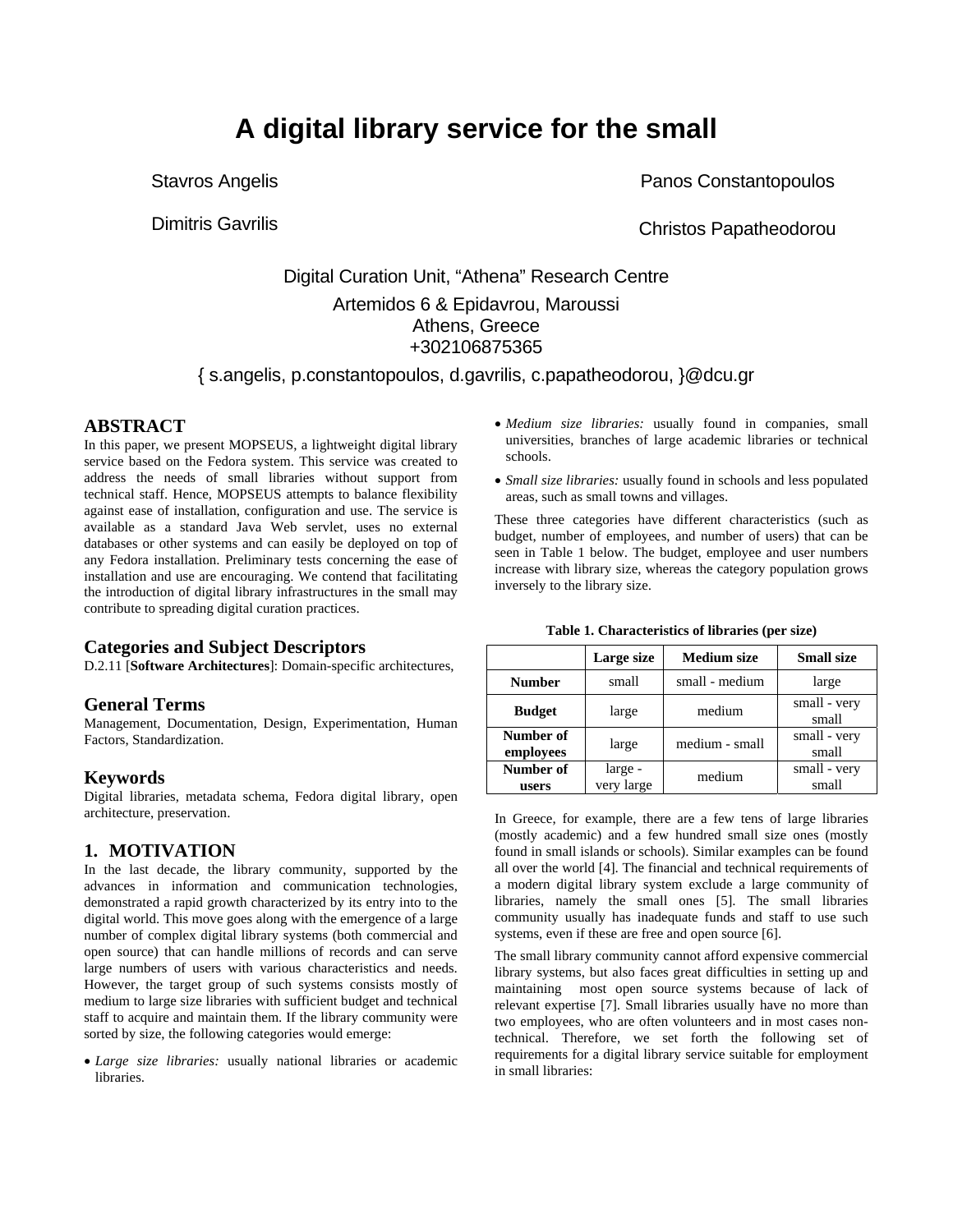- Ease of installation: someone without technical background should be able to install the digital library quickly and easily in a few steps.
- Ease of configuration: the librarian should be able to configure the system quickly and easily.
- Flexibility: the system must be able to support different, custom metadata schemata. This would enable the service to adapt to different library needs (e.g. school, museum library, public library, etc.).
- Web-based: users should be able to access the system remotely through the Internet and through a familiar overall interface. In addition, it should be possible to setup the system on a single server (e.g. a small library server/workstation) and provide access to more than one librarians/users.
- Interoperability: the system must be compatible with other systems and able to expose its collection to external agents (e.g. PMH harvesters).
- Preservation and backup: the system must be able to handle data preservation and allow the user to easily backup the database.

This paper presents MOPSEUS, a digital library service based on the idea to address the needs of this community for ease of installation, configuration and use. Furthermore, the initiative to facilitate the introduction of digital library infrastructures in the small libraries, may contribute to spreading digital curation practices. The availability of a simple and convenient tool like MOPSEUS to small library communities enables them to perform simple, yet crucial operations required for digital curation, such as the ingestion, modification and processing of digital objects, while enabling the specification of useful metadata, and providing a simple backup process. Furthermore, ongoing work on MOPSEUS focuses on providing mechanisms for the transformation and interoperability between different metadata schemata. The aforementioned features of MOPSEUS are still a long way from satisfying all the requirements for digital curation, as presented in the lifecycle model of the UK's Digital Curation Centre (DCC) [9] or the more recent DCC&U lifecycle model [10] of the Digital Curation Unit (DCU). However, MOPSEUS still provides an initial subset of necessary operations for digital curation. These features may act as a stepping stone, making it far easier, thus acceptable, for small library communities to consider satisfying additional curation operations, as specified in [9,10].

#### **2. SYSTEM ARCHITECTURE**

In order to address the above requirements, two widely recognized open source systems were considered: DSpace [3] and Fedora [1]. The first, though generally adopted by the majority of the academic library community, has a more complex installation and configuration process. Furthermore, its metadata schema and preservation architecture do not meet the flexibility requirement. On the other hand, the Fedora system has an open, service oriented architecture and an easy deployment process, thus better meeting most of the requirements:

Interoperability: Fedora's service oriented architecture and embedded OAI provider greatly enhance its interoperability features [2].

- Preservation & backup: Fedora stores its digital objects in the file system and a simple backup process is reduced to just copying a specific folder to some external media.
- Flexibility: Fedora's object architecture involves multiple datastreams and an interconnection capability through the Fedora ontology, thus making Fedora extremely flexible.

The main drawback of Fedora, on the other hand, is its lack of a user-friendly interface.

#### **2.1 MOPSEUS**

MOPSEUS is a Web based system built on top of Fedora and consists of three main subsystems (Figure 1): communication, datastream management, user functions. The communication subsystem employs the SOAP and REST protocols in order to communicate with the Fedora server.



**Figure 1. The MOPSEUS architecture** 

The user interacts with the Fedora system through a set of basic functions that include: *object ingest*, *modify*, *purge*, *object relations*. These functions refer to Fedora digital objects that contain datastreams. These datastreams are handled by a separate subsystem that is responsible for rendering the datastream contents to the user through a friendly interface. Furthermore, the user can extend the system by adding new datastreams.

#### **2.2 Metadata schema**

In contrast to most Fedora-based systems, MOPSEUS does not require an external database management system (such as MySQL or Oracle), but rather uses Fedora's internal McKoi database system instead. This approach greatly simplifies the installation process since the user only has to install Fedora (a very simple process) and then simply copy the MOPSEUS .war file to the Fedora installation. The problem with not having an external database system is where to store all the configuration data that a digital library needs. The solution is to encode the configuration data as digital objects in the repository itself, thus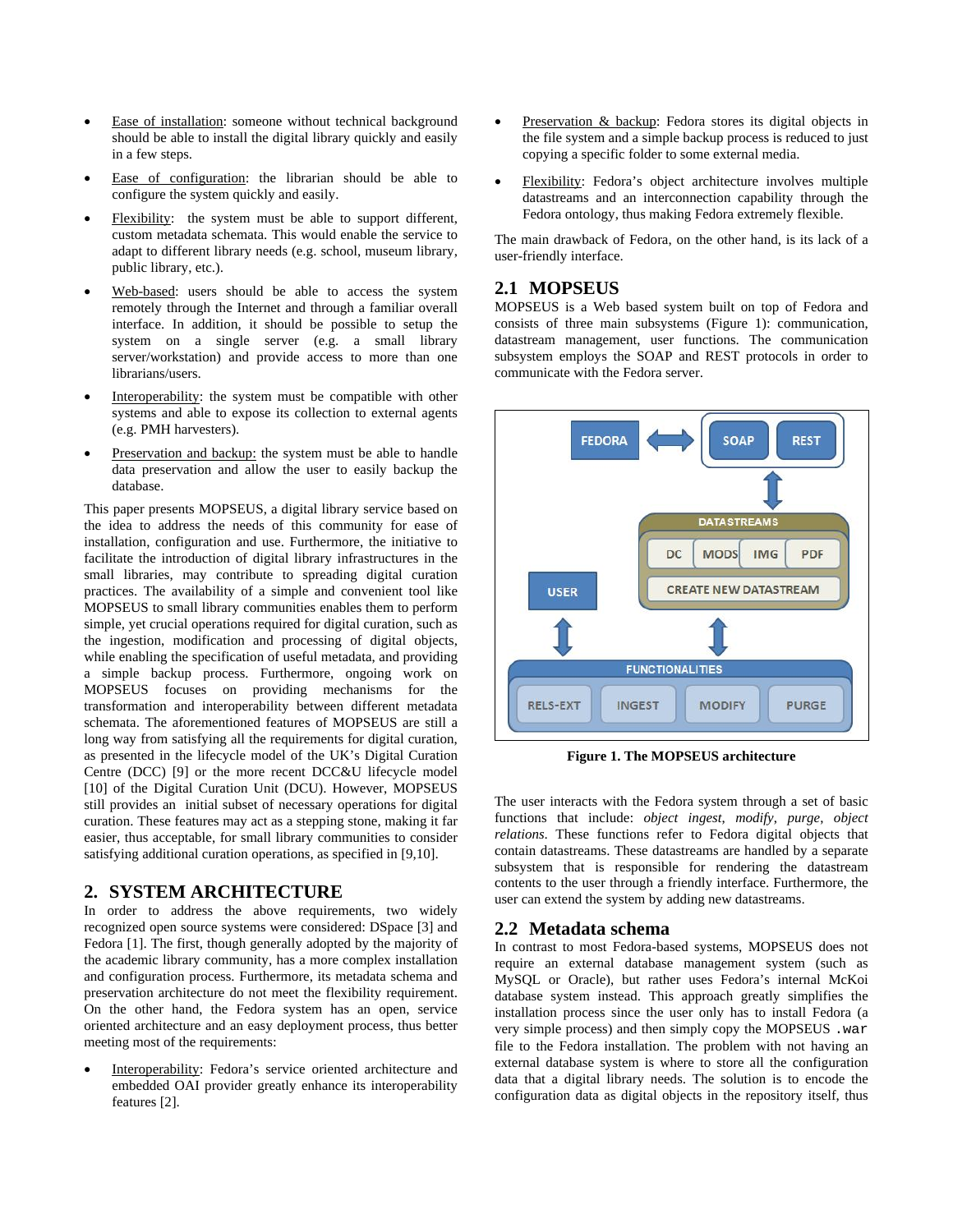creating a self-describing repository. A separate namespace (admin) was created to hold these data.

The metadata schemata available in MOPSEUS are described in XML and stored as datastreams in a specific digital object. For each entry in the metadata schema list a separate datastream must be created in the digital object in order to describe that schema. Only the Dublin Core metadata schema is mandatory, a choice intended to ensure interoperability. For example, if the user wants to extend the existing metadata schemata by including a new one (e.g. MODS), he must add an entry to the list of the available metadata (e.g. with ID=MODS) schemata and then create a new datastream with label MODS that describes the MODS metadata schema using XML. An example of this datastream can be seen in Figure 4. MOPSEUS will translate this XML based schema into user-friendly HTML forms.

<schema id="MODS" name="MODS Schema">

<element id="title" name="title" type="text">

<format attribute="false" attribute\_name="" write="false" write\_id="true"></format>

<style css="normal\_text" size="40" type="text">

<display>Title</display>

<description>Enter the title of the article</description> </element>

<element id="type" name="type" type="list">

<format attribute="true" attribute\_name="type" write="true" write\_id="true"></format>

<style css="list\_text" size="40" type="select">

<display>Publication Type</display>

<description>Enter the publication type of the article</description>

<value>Journal</value>

<value>Conference</value>

<value>Book</value>

</element>

</schema>

**Figure 2. An example of a metadata schema description** 

In Figure 2, we give an example of a metadata schema description in XML, namely a sample MODS metadata schema containing two elements, **title** and **type**. The user may define an arbitrary number of elements and nest them in every possible way. For each element, the user has to provide the following information:

Basic information: element's id, name and type. Type can have the following values: label, text, list. *Label* is used to group elements together. *Text* is used to present the user with various text fields. *List* provides the user with select lists.

- Format information: the format information describes how the element data will be encoded when creating the XML datastream.
- Style information: the style information enables the user to choose the style class that will be used for rendering the element in html along with its size (e.g. in the case of text area box: rows and columns).
- Display and description information: the display and description information defines the label and a short description of its function.

# **2.3 Web based interface**

In order to overcome Fedora's lack of a user friendly interface, a Web-based interface was built on MOPSEUS. The embedded tomcat Web server that came with Fedora made deployment even easier since the user only needs to copy the MOPSEUS.war file to a specific directory of the tomcat server.

Basic functions supported include *search, ingest, modify* and *purge*.



| <b>Namespace</b>     | pid     | title | creator      |
|----------------------|---------|-------|--------------|
| admin<br>col<br>item | item:37 | test  | testcreator  |
|                      | item:38 | test2 | testcreator  |
|                      | item:39 | test3 | testcreator3 |
| <b>Actions</b>       | item:40 | test4 | testcreator4 |
| Insert               | item:41 | test5 | testcreator5 |

- Digital Library Service

#### **Figure 3. The basic search screen**

The main page of MOPSEUS (SEUS (see Figure 3), displays the digital objects contained in the library, allows the user to ingest an object and perform basic search functions. These functionalities are provided by a user-friendly web-based interface, minimizing the technical skills required by the cataloguer.

By clicking on an object, the user is presented with its Dublin Core record and a list of the other available datastreams of that object (Figure 4). The user can also insert a new datastream, or purge an existing one. The fact that most of the functions of MOPSEUS are handled from these two pages minimizes the learning overhead.

# **3. PRELIMINARY EVALUATION**

A preliminary experimental investigation of the MOPSEUS system usability has been performed using an expert – based methodology [8]. In particular the Cognitive Walkthrough method was selected which concentrates mainly on the difficulties users may experience in learning to operate an application to perform a given task. During a Cognitive Walkthrough process the expert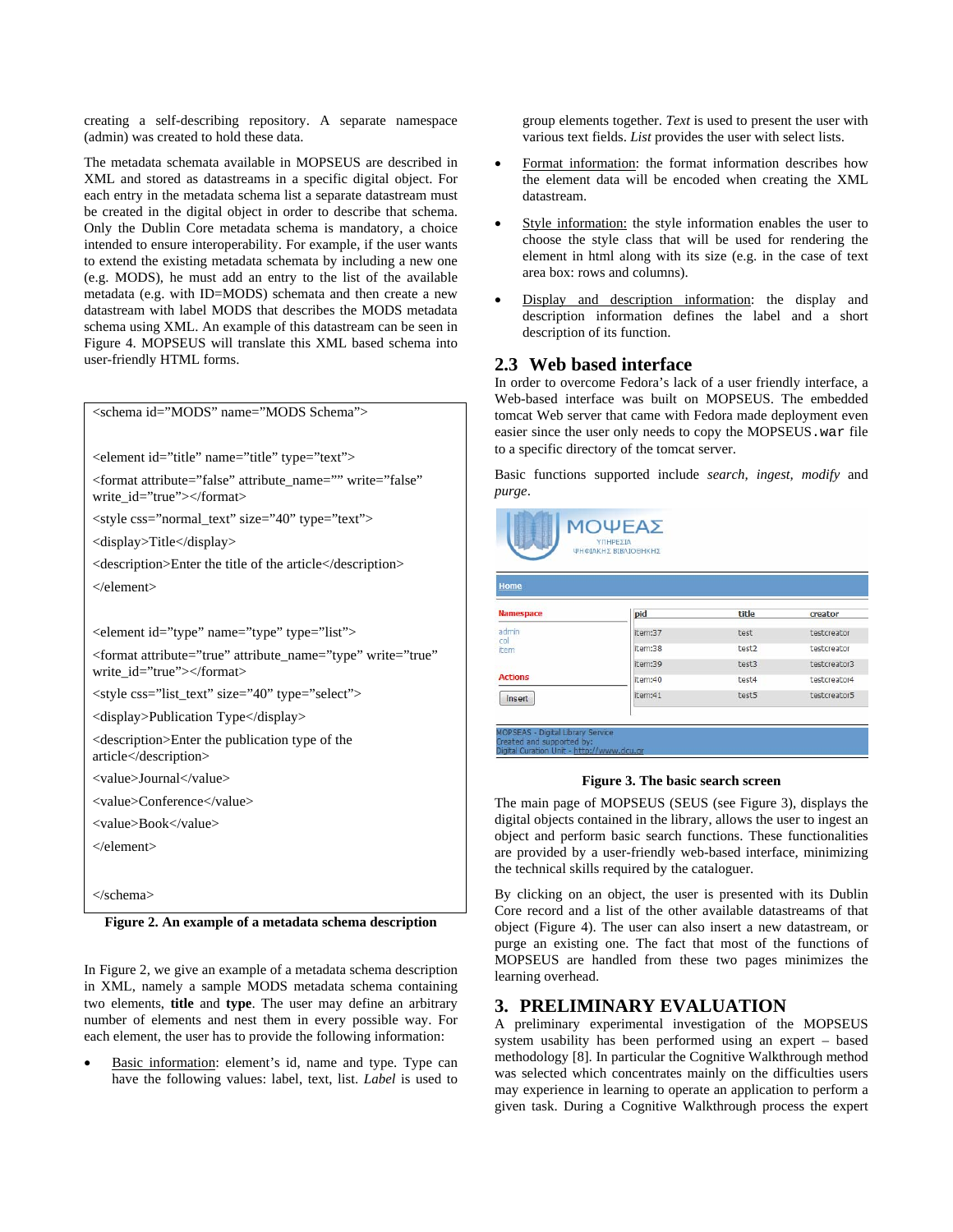first determines the exact sequence of correct task performance, and then estimates, on a screen by screen basis, the likely success or failure of the user in performing such a sequence. The main characteristic of this approach is that the expert must make an informed guess of the likely reaction of users and explain why certain interface attributes are likely to cause users difficulties.

In our experiment ten librarians with significant expertise in the development of digital collections and the usage of digital library technologies were asked to install the system, and use it by ingesting and retrieving digital objects and metadata. After a 5 days usage period the participants were asked to fill a short questionnaire, expressing their attitude on a 5-point Likert scale towards a set of criteria including learnability, ease of use, navigation, aesthetic appearance, use of established terminology and finally the perceived usefulness of the system's functions (i.e. their perception of the improvement of their productivity on digital collections management).

To better assess whether the system fits and supports adequately their everyday tasks, a part of the questionnaire focused on

| Home                                           |                                      |                                                        |     |
|------------------------------------------------|--------------------------------------|--------------------------------------------------------|-----|
| Object                                         | dc:title: test3                      |                                                        |     |
| test3                                          | dc:title:                            |                                                        | Add |
| pid: item:39                                   |                                      | dc:creator: testcreator3                               |     |
| Properties                                     |                                      | dc:creator: testcreator4                               | Add |
| Delete                                         |                                      |                                                        |     |
|                                                | dc:subject:                          | dc:subject: testsubject                                |     |
| <b>Available datastreams</b>                   |                                      |                                                        | Add |
| <b>Default Dublin Core Record</b>              |                                      | dc:description: Here goes the abstract of the document |     |
|                                                |                                      |                                                        |     |
|                                                |                                      |                                                        |     |
|                                                |                                      |                                                        |     |
| ٠                                              |                                      |                                                        |     |
| Αναζήτηση                                      | dc:description:                      |                                                        |     |
| <b>Add datastream</b><br>Mods<br>Add           |                                      |                                                        |     |
|                                                |                                      |                                                        |     |
|                                                |                                      |                                                        |     |
|                                                |                                      |                                                        | Add |
|                                                | dc:publisher: publisher1             |                                                        |     |
|                                                | dc:contributor:                      |                                                        |     |
|                                                |                                      | dc:date: 5/9/2008                                      |     |
|                                                | dc:type: text                        |                                                        |     |
|                                                | dc:format: pdf                       |                                                        |     |
|                                                | dc:identifier: item:39               |                                                        |     |
|                                                | dc:source: magazine                  |                                                        |     |
|                                                | dc:language: english<br>dc:relation: |                                                        |     |
| <b>Available editors</b><br>Form<br><b>XML</b> | dc:coverage:                         |                                                        |     |

**Figure 4. The object details screen** 

particular functions, such as searching and browsing, ingesting and deposing and metadata editing.

The results were quite encouraging since the overall satisfaction from the system rated an average grade of 4.4 in the 5-points Likert scale. Table 2 presents the average values on the criteria used in the evaluation experiment. Although the users rated highly the searching, browsing and depositing functionalities of MOPSEUS, they requested a simpler installation procedure and the incorporation of help and instructions in each page.

| Table 2. Evalution criteria average values |  |  |
|--------------------------------------------|--|--|
|--------------------------------------------|--|--|

| <b>Criterion</b>            | Value |
|-----------------------------|-------|
| Learnability                | 4.2   |
| Aesthetic appearance        | 3.8   |
| Navigation                  | 4.4   |
| Terminology                 | 4.6   |
| Ease of use                 | 4.6   |
| <b>Usefulness</b>           | 3.8   |
| Usability                   | 4.4   |
| <b>Overall Satisfaction</b> | 4.4   |

Furthermore, some users requested an advanced search facility and the ability to create collections and add items to them. The lack of these functionalities is responsible for the low usefulness average. Regarding the collection definition and development functionality, it should be mentioned that the users were not familiar with the Fedora relationships that allow the user to create collections of items. Regarding the installation process, a simpler installation procedure was created in response that helped users perform the installation quicker and easier. Finally, it should also be noted that the aesthetics evaluation which rated relatively low, had a large standard deviation (about 1.5) while the other evaluation criteria, had a standard deviation of approximately 0.5.

# **4. CONCLUSIONS AND FUTURE WORK**

MOPSEUS is a lightweight, open SOA digital library service based on Fedora, easy to install and maintain, provided as open source by the Digital Curation Unit. These features make MOPSEUS suitable for small libraries with no specialized technical staff. At this early stage MOPSEUS has shown some promising results. Several more features need to be implemented, such as workflow management, advanced search and easier parameter configuration.

#### **5. ACKNOWLEDGMENTS**

We would like to thank Prof. Antonios Deligiannakis for reviewing this paper.

#### **6. REFERENCES**

- [1] Payette, S., Lagoze, C., 1998. Flexible and Extensible Digital Object and Repository Architecture (FEDORA). Second European Conference on Research and Advanced Technology for Digital Libraries, Heraklion, Crete, Greece September 21-23, 1998, Springer, 1998, (Lecture notes in computer science; Vol. 1513). [http://www.cs.cornell.edu/payette/papers/ECDL98/FEDORA](http://www.cs.cornell.edu/payette/papers/ECDL98/FEDORA.html) [.html](http://www.cs.cornell.edu/payette/papers/ECDL98/FEDORA.html)
- [2] Staples, Thornton, Ross Wayland and Sandra Payette, 2003. The Fedora Project: An Open-source Digital Object Repository System. D-LIb Magazine, April 2003. <http://www.dlib.org/dlib/april03/staples/04staples.html>
- [3] DSpace repository: [http://www.dspace.org](http://www.dspace.org/)